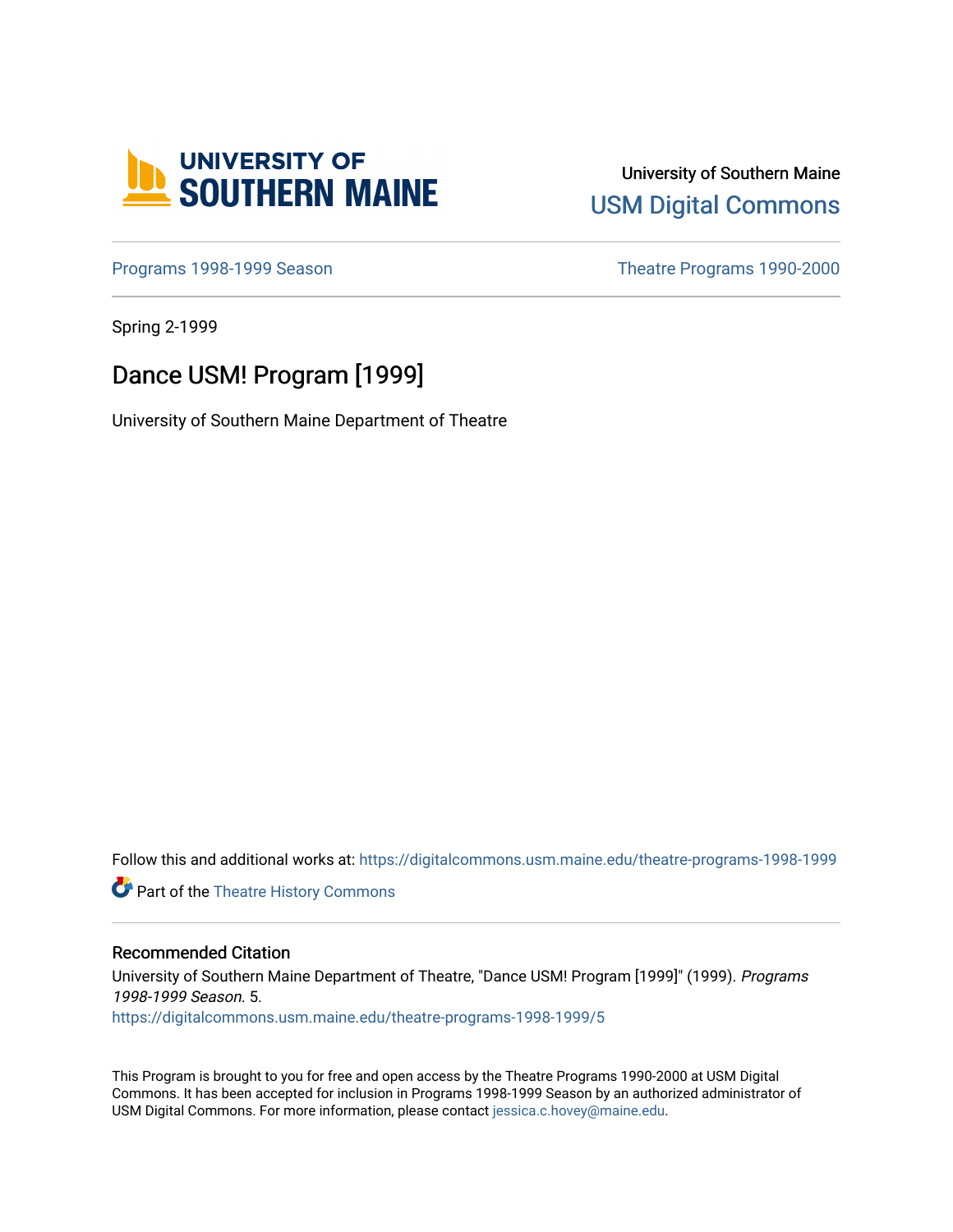# **()University of Southern** Maine

*Department of Theatre presents* 



# **Dance USM!**

directed by Lew-Ann Leen

# **February 4, 5, 6, 1999**

Main Stage, Russell Hall USM Gorham campus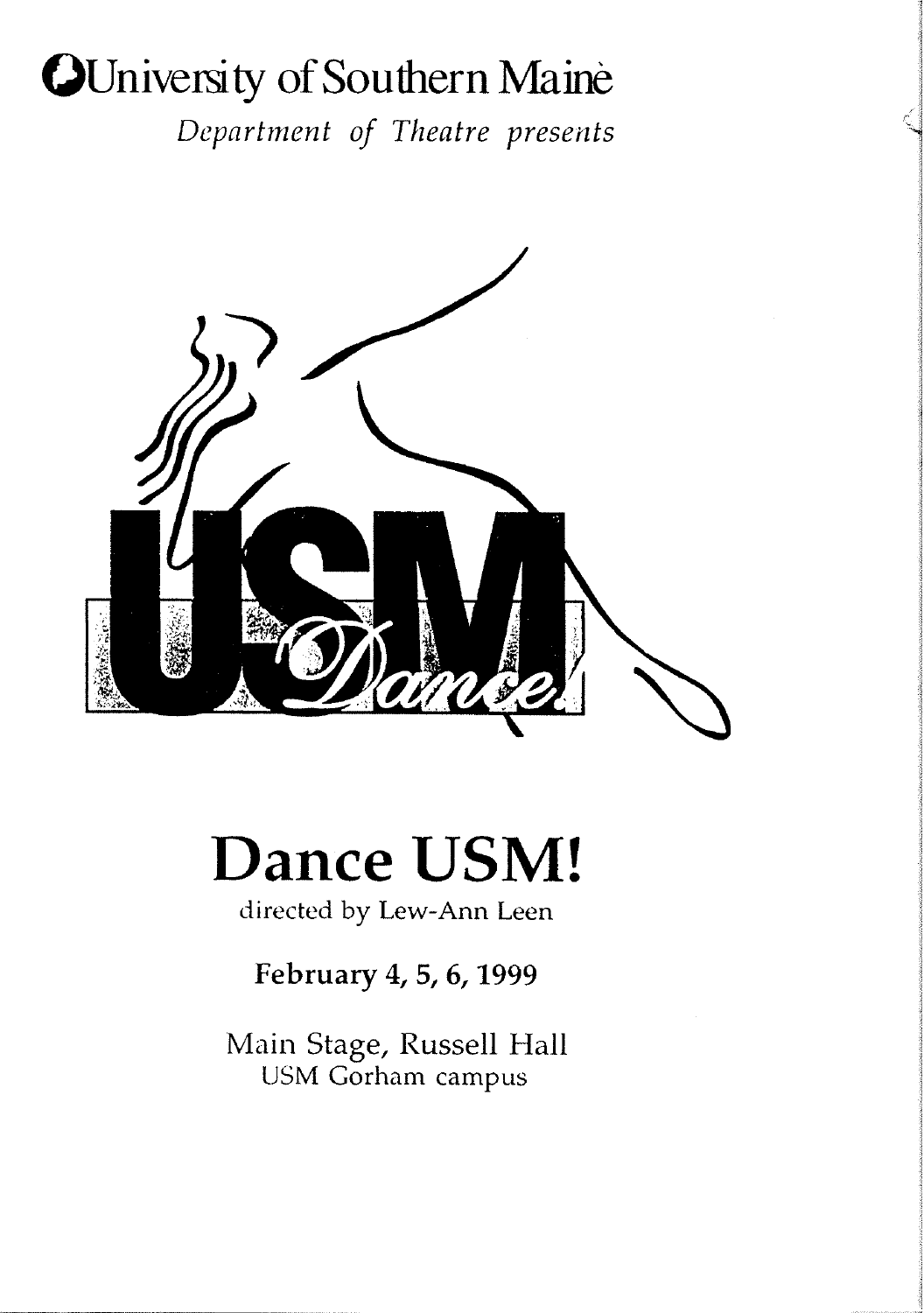### Director's notes

The first time I heard of the Dance Festival at USM was when a friend asked me to dance with her to a song she had written and recorded. At this time, there were maybe  $\tilde{2}0$  dancers performing in 7 or 8 numbers. Each dance had different people in it and all the groups worked separately, coming together for the first time during tech week.

Today *Dance USM!* has grown considerably. We have 47 dancers participating in 16 dances, but the biggest and most satisfying growth is in the comradery and company feeling the show has taken on. We now meet several times as a group, choreographers help each other with their work and dance in each other's pieces. Some dancers are working with as many as 9 choreographers. There is even a dance club on campus, where people can meet and dance throughout the school year. .

This year instead of two, we arc offering three great nights of dance with a wide variety of styles and experience.

I wish to thank everyone involved in this year's festival for their hard work, creativity and Jove of dance and you for your continued support. May we continue to grow.

Lew-Ann Leen



Merrill Auditorium, Portland, Maine

Information: PORT, PO Box 7733, Portland, ME 04112 • (207) 879-0392

# Design and Technical Staff

| Director                        | Lew-Ann Leen                                       |
|---------------------------------|----------------------------------------------------|
| <b>Assistant Directors</b>      | M.J. Emerson                                       |
|                                 | <b>Brigitte Blose</b>                              |
| <b>Lighting Designers</b>       | <b>Matt Curtis</b>                                 |
|                                 | Kurt Ela                                           |
|                                 | Scott Essency                                      |
|                                 | Iain Odlin                                         |
|                                 | Amanda Poirier                                     |
|                                 | Thomas C. Vail                                     |
|                                 | Caleb Wilson                                       |
| Costume Designers               | Melissa Eltgroth                                   |
|                                 | Jep Lombard                                        |
|                                 | Alexandra Munier                                   |
|                                 |                                                    |
|                                 | Kimberly Morrill<br>Susan E. Picinich              |
|                                 |                                                    |
| Sound Engineer                  | Jennifer C. Tingle<br><b>Andrew Ross</b>           |
| <b>Stage Manager</b>            | Conrad Maurais                                     |
| <b>Technical Director</b>       |                                                    |
| <b>Light Board Operator</b>     | Thomas C. Vail<br><b>Brian Birkinbine</b>          |
| Sound Board Operator            | Heidi Collins                                      |
| Costume Shop Supervisor         |                                                    |
| <b>Stitchers</b>                | Jennifer C. Tingle                                 |
|                                 | Brigitte Blose, Elizabeth                          |
|                                 | Chambers, Heather Collins,                         |
|                                 | Matt Curtis, Scott Essency,                        |
|                                 | Stephanie E. Hughes, Aaron                         |
|                                 | Lewis, Piper Major, Kendra                         |
|                                 | Maria, Amanda McKenney,<br>Jenny R. Michaud, Brian |
|                                 | Pascoe, Lori Jean Sheldon                          |
| Deck Hands                      | Janelle Hamel                                      |
|                                 | Troy Faucher                                       |
|                                 | Corey Junkins                                      |
| Dresser                         | <b>Cathy Dumont</b>                                |
| <b>Arts Promotions Director</b> | Mary Snell                                         |
| <b>Arts Events Director</b>     | Emmanuelle Chaulet                                 |
| House Manager                   | <b>Liberty Freeman</b>                             |
| Box Office Manager              | Candice Cushman                                    |
| Theatre Office                  | Lillian Campbell                                   |
|                                 |                                                    |
| Graphic Design                  | Leigh Raposo                                       |
|                                 |                                                    |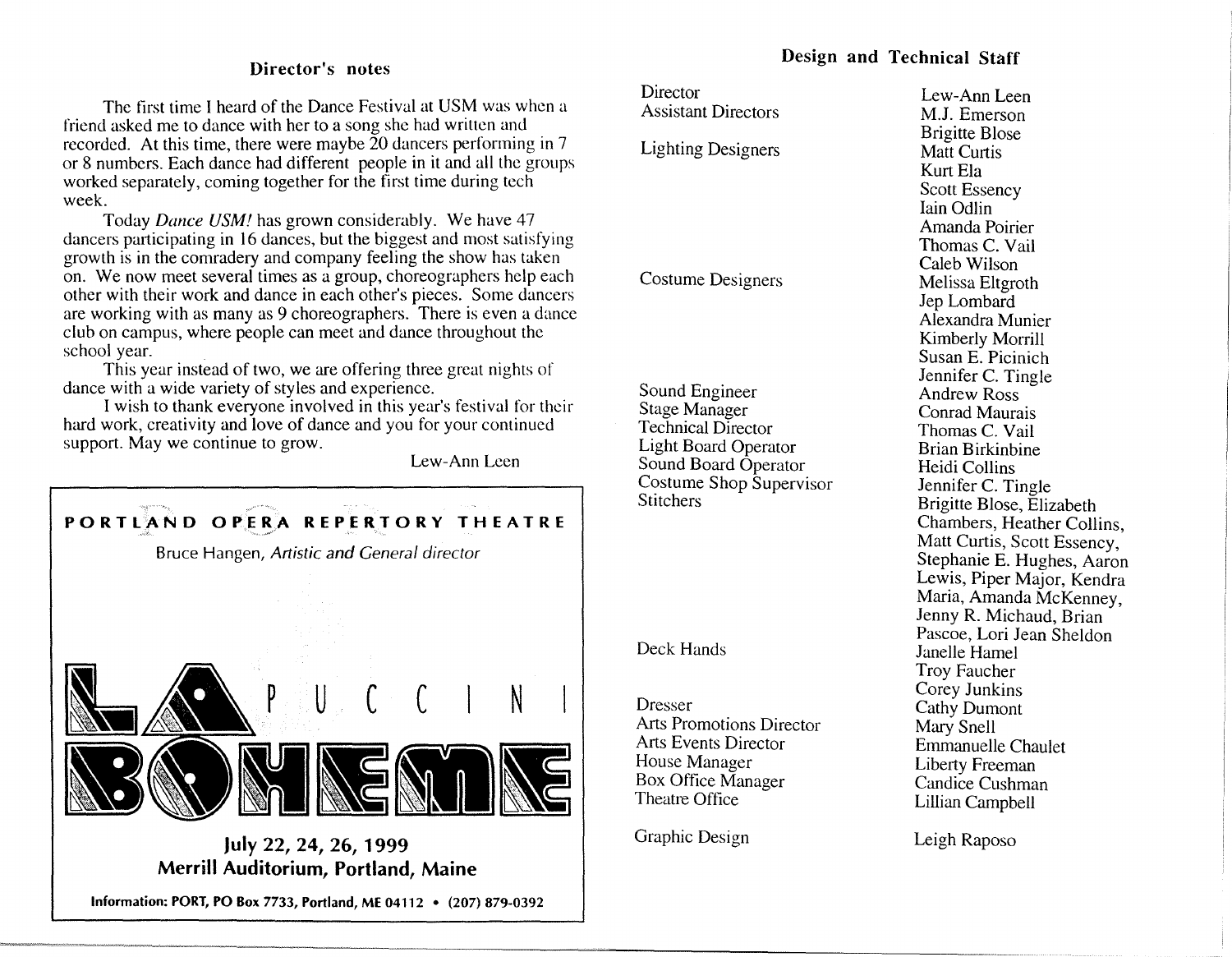# Biographies

Lew-Ann Leen - Director, Lew-Ann teaches jazz dance for the Casco Bay Movers; Jazz, Tap, and Ballet for the Kittery Recreation Department, and Musical Theatre Dance for the University of Southern Maine. She has choreographed several pieces for USM, Mad Horse, Portland Players, and Cape Elizabeth High School. After studying acting and dance in New York City, she moved back to Maine where she founded Shenanigans Productions in Ogunquit. This summer's show will be an original, interactive comedy Dinner Theatre piece called, *"Betsy's Home Coming Prom."* 

Marcia J. Emerson (MJ) - Assistant Director, MJ is pleased to be working on her third dance show for USM. Last summer MJ received a scholarship to attend the Bates Dance Festival where she performed in the Student Finale in an excerpt of Jazz choreographer Danny Buraczeski's new work, *Ezekiel's Wheel.* She also choreographed for the U.S. Premiere of *A Taste of Killing on the Tip of the Tongue* at USM this fall. MJ teaches at the Konservatoriet in Alfred, Maine, and holds a Certificate in Dance from the University of the Arts in Philadelphia. MJ is a Theatre major in her final year of study.

Brigitte Blose - Assistant Director, Brigitte is a Theatre major in her final semester here at USM. She has studied dance with the Robinson Ballet in Bangor, Maine, the Jaffrey Ballet in New York City, and has choreographed at the Summer Festival of the Arts in Southwest Harbor, Maine. She has performed as a soloist with the Robinson Ballet, and she founded Sticky Tape Theatre Company in Bangor, Maine.

Thomas C. Vail - Scenic and Lighting Design, Technical Director, Tom was the Technical Director at USM for 4 years during the early 80's and designed sets for the Russell Square Players summer repertory theater. He has designed lights for Bill Chinook and Jonathan Edwards, and has worked professionally with the following local companies: Portland Stage Co. (master carpenter), The Children's Theatre of Maine (actor, set designer), Mad Horse Theatre Co. (tech director, set designer and actor), and the Stagehand's Union. He also co-created the Oak Street Theater (now Theatre) in Portland in 1992 and the Sebago Lake Schoolhouse Arts Center. Other credits include his children: John, David, Christa, and Jared. Tom currently resides in Windham with his wife, Mari, and their above-mentioned children.

:.L.;rn = --- -~-===-""" "· = '

# Susan E. Picinich - Costume Design

Susan joined the USM Department of Theatre faculty in 1987 and has since designed costumes for 47 University productions. She has an MFA degree from the University of Michigan and previously taught at SUNY Albany and Western Illinois University. She is a member of the ensemble at Mad Horse Theatre and most recently designed their production of *Hamlet.* Other credits include seven seasons at Maine State Music Theatre: this year's premiere of Maury Yeston's new musical *In the Beginning* as well as *Man of La Mancha* and *Show Boat,* and *Sweeney Todd* and *Tommy* in 1997. Susan costumed *Crazy For You* at the Walnut Street Theatre in Philadelphia last season. Upcoming projects are *Biloxi Blues* and *Fallen Angels* at the Public Theatre in Lewiston and *The Three Sisters* at Mad Horse Theatre.

Jennifer C. Tingle- Costume Design and Shop Supervisor Jennifer is the new costume shop supervisor for the USM Department of Theatre. For the past two years she managed the costume shop for the Bowdoin College Department of Theatre and Dance. Jennifer has designed costumes for *12th Night* and *A Winter Cabaret* at the Theatre Project, *Desdemona* at Oak Street Theatre, *Alice Through the Looking Glass* at Portland Players, and *The Man Who Came to Dinner* and *Ourselves Alone* for Boston University Theatre. She has worked in costume shops at Arena Stage, The Long Wharf Theatre, The Huntington Theatre, The American Repertory Theatre, Shakespeare & Co., the Colorado Shakespeare Festival, Sonnenberg Studios and the Santa Fe Opera.

Andrew Ross - Sound Engineer, is a junior Theatre major from Portland, Maine. Special thanks to Meghan.

Conrad Maurais - Stage Manager, is a freshman Theatre major from Standish, Maine. He recently performed as the dentist in School House Art Center's production of *Little Shop of Horrors.* He also recently worked in wardrobe for *Misalliance* at USM.

Kurt Ela - Lighting Designer, is a junior Theatre major from Fryeburg, Maine. His credits include Stage Manager for *Dirt* at USM, and Director for SPA's production of *Illuminati.* He also received USM's Grannia Scholarship. He is very excited to be a part of *Dance USM!*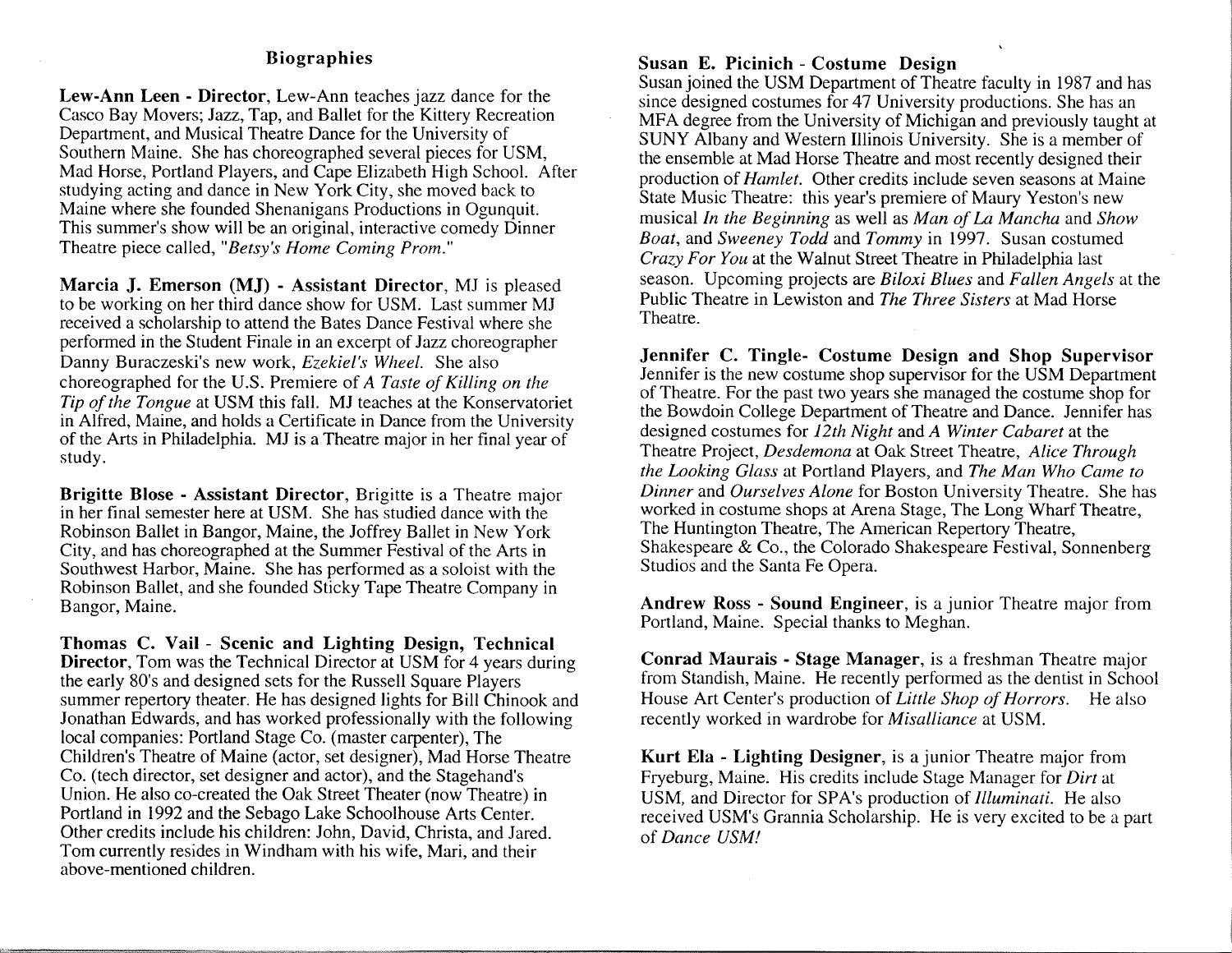#### Program

It's Like That *Choreography:* Emily Hager *Dancers:* Leslie Janel Guerin, Emily Hager, and Kelly Pontau *Lighting Design:* Tom Vail *Music:* US3

#### New Mexico

*Choreography:* Julie Ann Smith *Dancers:* Tim Arnold and Julie Ann Smith *Lighting Design:* Tom Vail *Costume Design:* Jennifer C. Tingle *Music:* Peter Gabriel/ Sinead O'Connor

#### Jungle Heart

*Choreography:* Brigitte Blose *Birds:* M.J. Emerson, Leslie Janel Guerin, Emily Hager, Tessa Anne Kingsley *Cats:* Bet Black, Emily Zack *Hunters:* Scott Essency, Joseph Paulus, Gerry Shannon, James Shay *Lighting Design:* Amanda Poirier *Costume Design:* Alexandra Munier *Music:* Professor Trance and the Energizers

#### Fallen Angels

*Choreography:* Patience Goodwin *Dancer:* Patience Goodwin *Lighting Design:* Matt Curtis *Costume Design:* Patience Goodwin *Music:* Dead Can Dance

#### City People

*Choreography:* Wendy E. Getchell *Dancers:* Bet Black, Brigitte Blose, Elizabeth Chambers, Danielle Estes, Emily Hager, Kimberly Morrill, Christy Riman, Erica Ryan, James Shay, Michael Toth, and Emily Zack *Lighting Design:* Matt Curtis *Costume Design:* Allison Guinn *Music:* Joe Jackson, Elvis Costello with The Brodsky Quartet, Kate Bush, poetry from the play *Calm Down Mother* 

c= .. =----%-==· -·-------------------------------------------------·

No! No! No! *Choreography:* Liz Foley *Dancers:* Liz Foley, Trisha Palmi *Lighting Design:* Scott Essency *Music:* Destiny's Child

#### So Quiet?

*Choreography:* Roxanne Kenerson and Emily Hager *Dancers:* Emily Hager and Roxanne Kenerson *Lighting Design:* Caleb Wilson *Music:* Bjork

# Lindy Hop Swing

*Choreography:* Chris Beam and Kellsy MacKilligan *Dancers:* Chris Beam, Liz Foley, Dawn Ferguson, Steve Johnson, Destiny Dawn Long, Kellsy MacKilligan, Monica McKenzie, Gerry Shannon, Nick Shostak, and Mandy Sumner *Lighting Design:* Kurt Ela *Costume Design:* Kimberly Morrill *Music:* Royal Crown Review

#### Folding in the Rhythm

*Choreography:* Heather Jameson *Dancers:* Kathleen Curry, Leslie Janel Guerin, Emily Hager, Heather Jameson, Kelly Pontau and Tina West *Lighting Design:* Iain Odlin *Music:* Amadaduzo, Bakgethdoa Ba Morena, and Orchestra Super Mazembe

# *Intermission*

#### Barbie Girl

*Choreography:* Gerry Shannon *Dancers:* Lynn Bettencourt, Liz Foley, Steve Johnson, Julianna Lagin-Nasse, Monica McKenzie, Christy Riman, Mark Royer, and Gerry Shannon *lighting Design:* Amanda Poirier *Costume Design:* Melissa Eltgroth *Music:* Aqua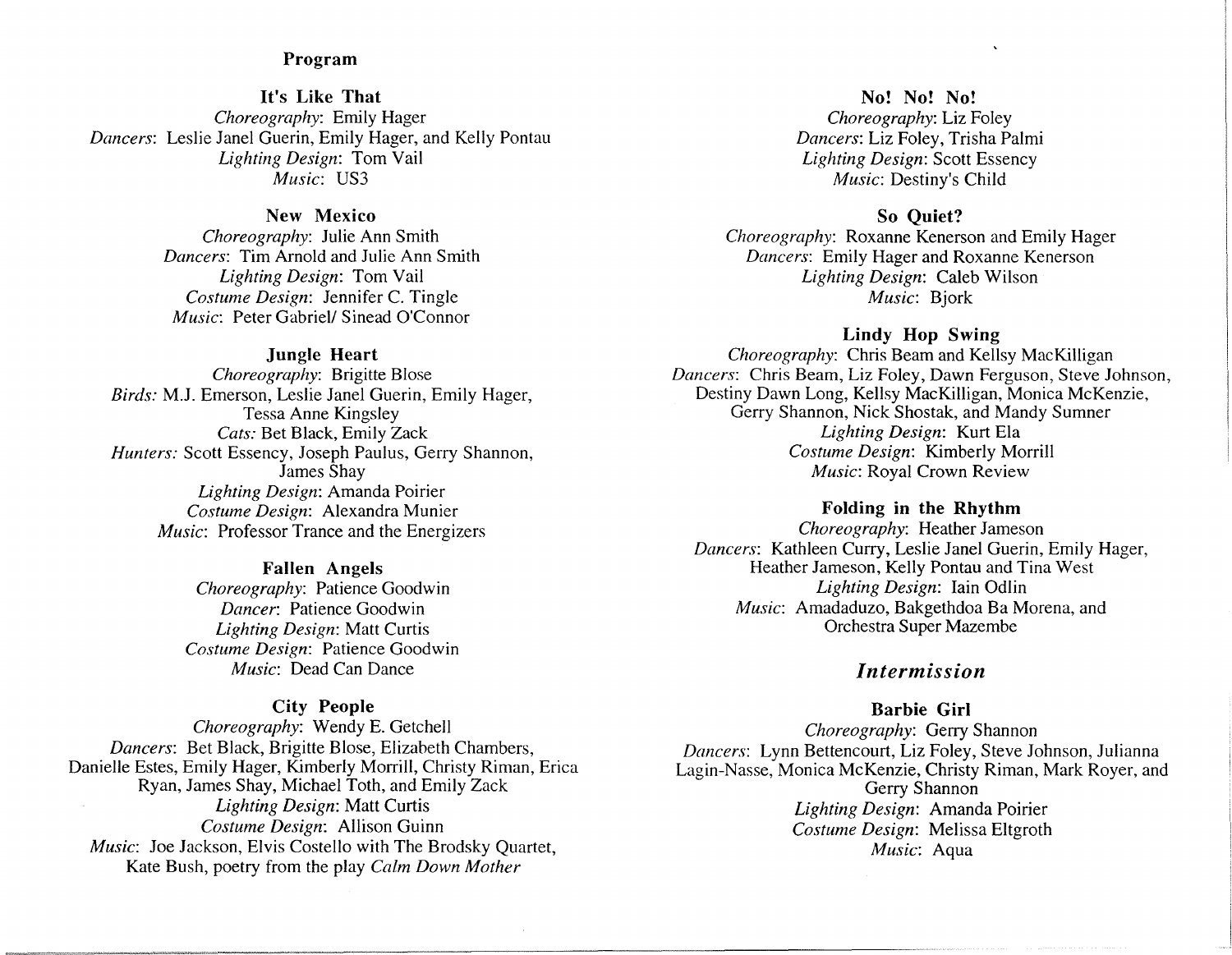#### **Instinct**

*Dancers:*  Brigitte Blose, M.J. Emerson, Leslie Janel Guerin, Emily *Choreography:* Brigitte Blose Hager, Tessa Anne Kingsley, and Emily Zack *Lighting Design:* Kurt Ela *Costume Design:* Susan E. Picinich *Music:* Skinny Puppy

# **For The Boys**

*Choreography: Brianne VanDenBossche Dancers:* Lynn Bettencourt, Dawn Ferguson, Liz Foley, Emily Hager, Monica McKenzie, Kimberly Morrill, Christy Riman, Brianne VanDenBossche, and Tina West *Lighting Design:* Scott Essency *Music:* Foxy Brown, Next

#### **Little Earthquakes**

*Choreography:* Roxanne Kenerson & Jonathan Pina *Dancers:* Roxane Kenerson and Jonathan Pina *Lighting Design:* Caleb Wilson Music: Tori Amos

#### **Etta James Suite**

*Choreography:* Marcia J. Emerson *Dancers:* Brigitte Blose, Scott Essency, Emily Hager, Heather Jameson, Tessa Anne Kingsley, Joseph Paulus, Gerry Shannon, Tina West, and Emily Zack *Down in the Basement:* Ensemble *Loving You More Each Day:* Ensemble *A Sunday Kind Of Love:* Brigitte Blose, Emily Hager, Tessa Anne Kingsley, and Emily Zack *Lighting Design:* Iain Odlin *Costume Design:* Susan E. Picinich *Music:* Etta James

# **Stars, Stripes, & Swing**  *Choreography:* Courtney Porter *Dancers:* Christine Boudreau, Peter Carter, Donny Gammon, Jack Kimball, Alyson Lewis, Alicia Miller, Aaron T. Parker, and Courtney Porter *Lighting Design:* Thomas C.Vail *Costume Design:* Courtney Porter and Dancers *Music:* Janis Siegel

#### **Finale**

*Choreography:* Lew-Ann Leen and Company *Dancers:* Chris Beam, Brigitte Blose, Christine Boudreau, Peter Carter, Liz Chambers, M.J. Emerson, Dawn Ferguson, Liz Foley, Donny Gammon, Patience Goodwin, Leslie Janel Guerin, Emily Hager, Heather Jameson, Steven Johnson, Jack Kimball, Alyson Lewis, Destiny Long, Julianna Lagin-Nasse, Kellsy MacKilligan, Alicia Miller, Monica McKenzie, Trisha Palmi, Aaron Parker, Kelly Pontau, Courtney Porter, Gerry Shannon, Mandy Sumner, Nick Shostak, Brianne VanDenBossche, and Tina West *Lighting Design:* Thomas C. Vail *Music:* Louis Prima

*There will be a fifteen minute intermission. Please, no photos are allowed during the performance. Also please turn off beepers and phones as a courtesy to the dancers and other audience members.*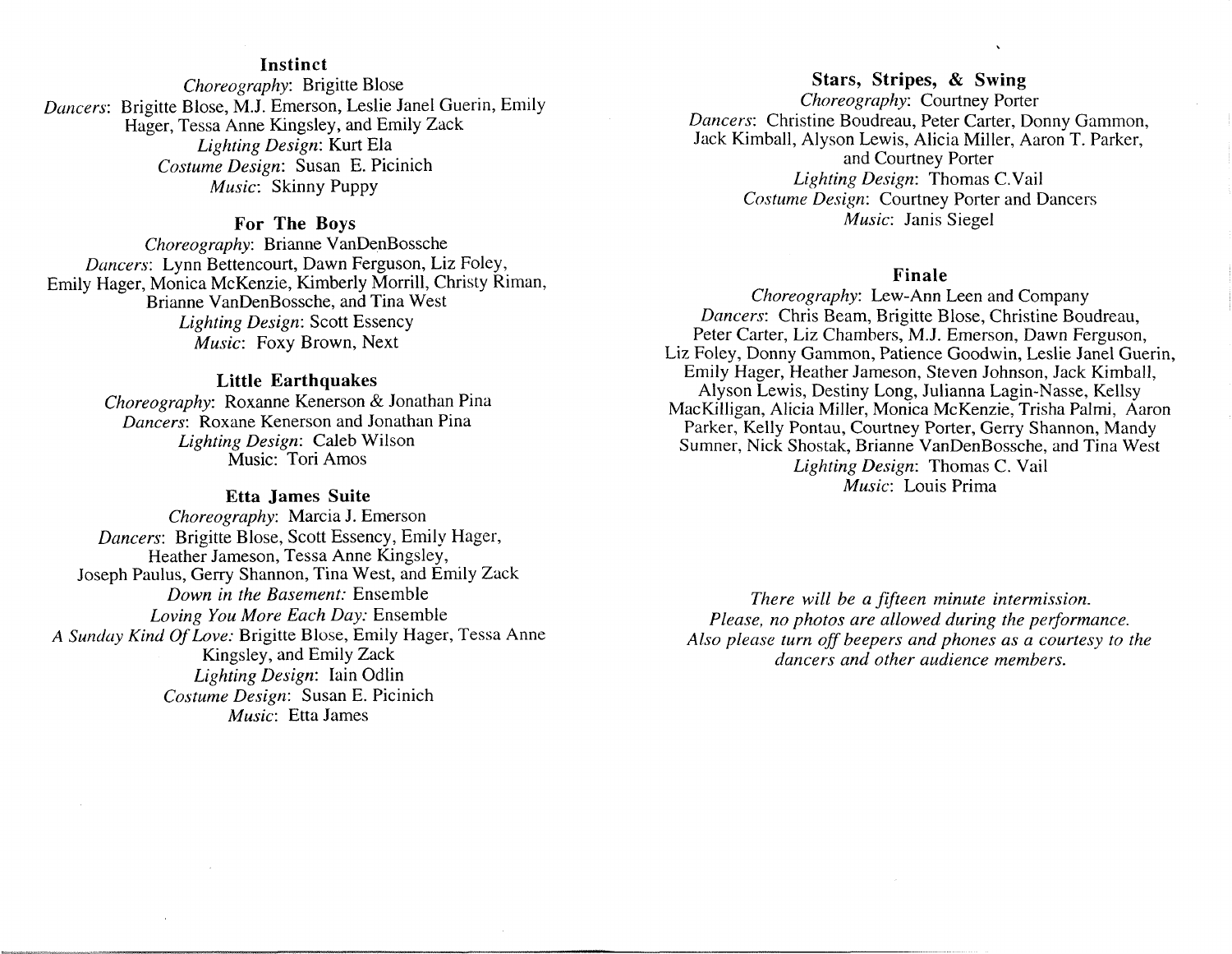**Scott** Essency - **Lighting Designer,** is a junior Theatre major from Skowhegan, Maine. He performed as Ishmael in USM's production *Cruel* & *Unusual Punishment.* 

**Liz Foley** is a sophomore Psychology major. Liz comes from Fairfield, Maine, where she attended Lawrence High School. She currently runs cross-country and track for USM, and has had 12 years of dance experience prior to this year's festival.

**Wendy E. Getchell** is a senior Theatre major with a concentration in Directing. She has studied and danced with Esduardo Mariscal, Randy James, Emily Ojala, Harold Philbrook, and Jolyn Arisman. She has choreographed for *Dance USM!* in the past four years, and directed *The Effect of Gamma Rays on Man-In-The-Moon Marigolds* here at USM in the March of 1998.

**Patience Goodwin,** a recent Theatre graduate from USM, is thrilled to be a guest in this year's festival. A Portland native, she was last seen as Celia in the production *As You Like It.* Other USM appearances include the role of Alida Bloodgood in *The Poor Of Portland.* Special thanks to Jerome Wills.

**Alison Ann Guinn - Costume Designer,** is a senior Theatre major from Portland, Maine. Her previous roles at USM include Props Master for *As You Like It, The Danube,* and *Illuminati.* She is also working as Assistant Set Designer for *West Side Story.* She received the Grannia Theatre Scholarship. This is her first time designing costumes.

**Emily Hager** is an undeclared junior from Wells, Maine. This is Emily's third dance festival here at USM. Last year she earned SPA's Best Dancer award. Other dance experiences include 15 years of training in ballet and jazz, as well as recent work with modern lyrical. She is currently teaching ballet at the Steppin Out Dance Studio in Saco. Emily would like to thank the choreographers and especially the dancers for their patience and time.

**Heather Jameson - Guest Choreographer,** a graduate of the University of Pennsylvania, she currently holds a major in cultural anthropology with a minor in African studies. She would like to thank all her dancers for their hard work and enthusiasm and Larry for his love and support. Heather wishes to express this: "We experience culture through activities, for example: Dance. Dance teaches history and tolerance through exposure to various cultural views and

= -·-·,-,-- - - *""!Y-;.,:£<#,;=~:=vo* ,\_,.\_,,,\_="''"'-'"--""=/,"-C~-~.~''":::::.:::CC:Z~ 4,

expressions in physical movement. As a choreographer, my first priority is fun, secondly, dance is for all ages and body types and it is an opportunity for people to learn about themselves and others."

**Roxanne Kenerson** is an Art major with a focus in photography. She has danced ballet, modern, jazz and tap dance for 13 years. She spent four years as a member of Axis Dance Company in New Hampshire. She has participated in dance competitions and won gold and high silver medals for small group modern dances at Competitions in Manchester, NH. This is her 3rd year with *Dance USM!.* 

**Kellsy MacKilligan** is a freshman majoring in Theatre. She was involved with Student Performing Artist's production of *Illuminati,*  and is currently in their new production *Festive Shorts,* an eclectic conglomeration of short, silly skits. Kellsy became interested in Swing three years ago when she saw the movie Swing Kids. Thanks to those ambitious people who organized this festival and to Chris.

**Kimberly Morrill - Costume Designer,** is in her junior year as a Theatre major. Originally from Lisbon, Maine, she last appeared in the spotlight as "Lucy," in USM's production *A Taste of Killing on the Tip of the Tongue.* Kim is not only a dancer in this year's production of *Dance USM!,* but she is also using her skills as a costume designer in the "Stars, Stripes, and Swing" dance piece. Kimberly's last designing ideas were seen in her efforts as the assistant costume designer in USM's *Dirt.* 

# **Alexandra Munier -Designer**

Alexandra is a junior Art major. She was last seen at USM as Ruth in *The Effect of Gamma Rays on Man in the Moon Marigolds.* She hopes to be a costume designer and will be designing for *Sinners, Saints, and Fools* for USM in the Spring.

**Iain Odlin - Lighting Designer,** lain has worked on Dance USM! for the past three years and continues to find it an illuminating experience. He has also worked with Childrens Dance Theatre and Portland High School Theatre. Iain is the technical director for Westbrook High School's theatre and is currently pursuing the title of world traveler.

**.Jonathan Pina - Choreographer,** is a member of the Maine State Ballet and an alumni of Axis Dance Company. He has danced in the role of Frog Prince in *Sleeping Beauty,* performed as Tea From China in *The Nutcracker* for two consecutive seasons, and will be